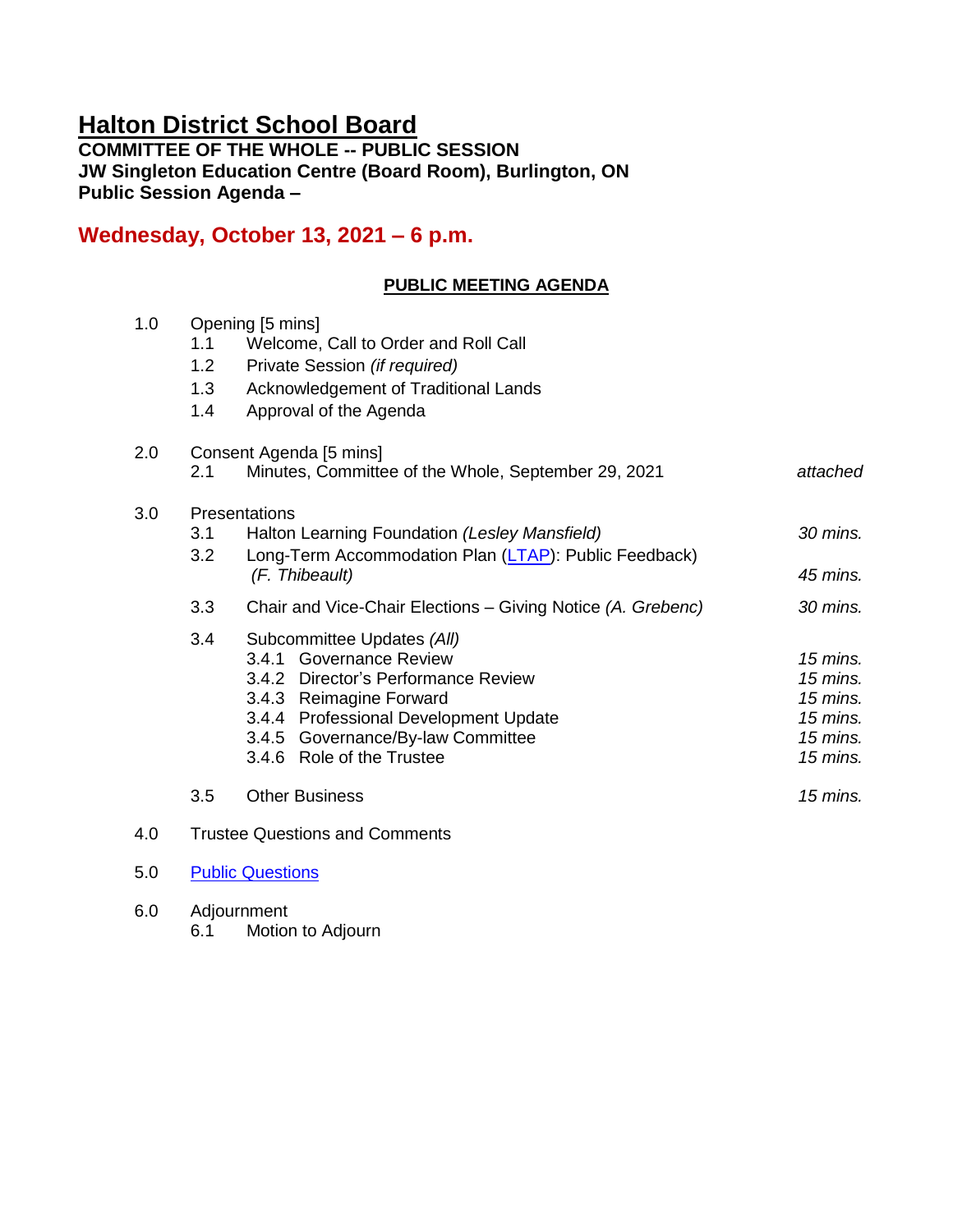# **Halton District School Board**

# **COMMITTEE OF THE WHOLE PUBLIC SESSION**

JW Singleton Education Centre, 2050 Guelph Line, Burlington, ON **Wednesday, September 29, 2021 – 6 p.m.**

#### **MINUTES**

Present: K. Amos, A. Collard, D. Danielli, T. Ehl Harrison, H. Gerrits, J. Gray, A. Grebenc, J. Oliver, L. Reynolds, T. Rocha, M. Shuttleworth

# 1. Opening

*Welcome, Call to Order and Roll Call*

T. Ehl Harrison called the meeting to order at 6:01 p.m. and conducted roll call.

#### *Acknowledgement of the Land*

L. Reynolds recognized Halton's rich history and modern traditions of many First Nations and Métis. On behalf of the Board, acknowledgement and thanks was given to the Mississaugas of the Credit First Nation for sharing their traditional territory.

#### 2. Consent Agenda Items

# *Approval of the Agenda*

On a motion from T. Rocha, the agenda for September 29, 2021 was approved as distributed.

# *Approval of the Minutes*

On a motion from M. Shuttleworth, the minutes of June 9, 2021 were approved as distributed.

#### *Order Paper*

T. Ehl Harrison called attention to the Order Paper.

#### 3. Presentations

*3.1 Feasibility Study – Equity of Transportation Services in Halton Hills*

J. Gray spoke to the background regarding this issue, and the situation in Halton Hills with respect to the comparative population in Halton, public transportation (and the lack thereof in Halton Hills), and eligibility requirements. She spoke appreciatively of her conversations with Director C. Ennis, Superintendent of Business Roxana Negoi, Associate Director David Boag and Superintendent of Education Scott Podrebarac helping her garner information regarding this matter. She commented on her desire to study the matter further, recognizing this may not be the best time to ask, and deferring the matter to the future.

C. Ennis and R. Negoi provided additional comments about the history of additional transportation for students, and the challenges in providing courtesy seats.

The team responded to trustee questions.

*3.2 Long-Term Accommodation Plan Introduction –*[LTAP](https://drive.google.com/file/d/1VHqqFDN-2IoF9wjUGI5jcNIRzXTykEFV/view?usp=sharing) *and* [Presentation](https://drive.google.com/file/d/1uJdq61VA6Vb1UXFxJZvhYHodn1n42eMT/view?usp=sharing) F. Thibeault introduced members of his Planning team (Laureen Choi, Michelle D'Aguiar), and provided a brief overview of the LTAP before the team responded to trustee questions.

#### *3.3 Future Committee of the Whole Topics/Processes*

T. Ehl Harrison commented on feedback garnered from a past meeting and how that has manifested itself into the agenda for Committee. Further discussion revolved around the creation of a subcommittee to look at pre-election and post-election resources for trustees.

A. Grebenc, K. Amos, J. Gray and D. Danielli agreed to sit on the subcommittee. A. Grebenc indicated a timeline would come back to the Committee at the next meeting. Other subcommittees will also provide an update at the October meeting.

#### *3.4 Subcommittee Updates*

*3.4.1* Reimagine Forward

On behalf of A. Grebenc, J. Oliver, L. Reynolds and M. Shuttleworth, T. Ehl Harrison spoke to this initiative, providing a brief update on recent meetings with Communications, and recent sharing with groups such as School Councils ,etc. A more concentrated effort will transpire early in the new year.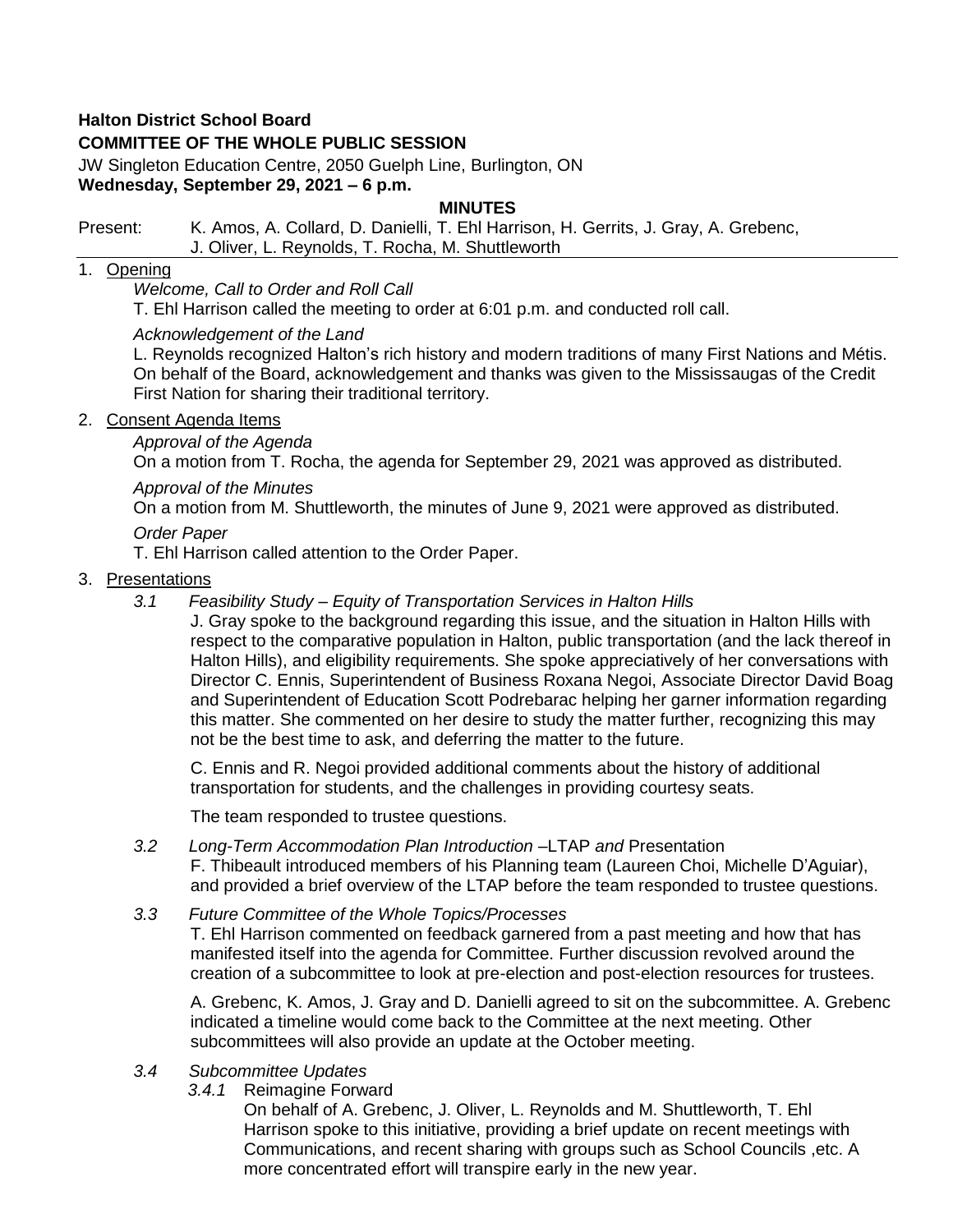# *3.4.2 Student Trustee Mentor Terms of Reference*

L. Reynolds spoke on behalf of the sub-committee (Joanna Oliver, Donna Danielli, Margo Shuttleworth, and Tanya Rocha) providing a high-level overview of the Terms of Reference. This will be appended to the Committees Policy, and a motion will be required at the Board table. J. Oliver provided an overview of the orientation strategy instigated by the committee.

Consensus supported the following recommendation to create a subcommittee. *"Be it resolved that a subcommittee including the Student Trustees, Student Trustee Mentors, Associate Director and up to three additional Trustees be created to review the Student Trustee Policy, and that a report including any recommendations be brought back to the Committee of the Whole Meeting of December 8, 2021 for further discussion."*

# *3.4.3 Board By-law re: Board Meeting Dates*

T. Rocha and A. Collard spoke to this issue. T. Rocha provided an overview of the recommendation to amend the Board's by-laws to accommodate changes to September meeting dates. The recommendation will come to the October 6 Board meeting.

# *3.5 Promoting the OPSBA Survey*

J. Gray spoke to the OPSBA survey materials, inquiring about methods to share this information in a broad manner. C. Ennis indicated he would take it to the Senior Admin team for ideas, and J. Gray indicated she would pursue additional information from OPSBA. Trustees agreed to sharing the information through their social media channels.

#### *3.6 Public Accessibility: Committee of the Whole Meetings*

A. Grebenc spoke about the need to be transparent and (as with the Board meetings) record as well as livestream the Committee meetings. She facilitated further discussion on this issue. Additional research will be done regarding livestreaming/recording Audit meetings as well as other committees such as SEAC and PIC. On the consensus of the Committee, it was agreed to record Committee meetings (in addition to having them livestreamed), and posting the recording on the Board's website after the meeting.

#### *3.7 Other Business*

J. Gray commented on the OPSBA Terms of Reference item, shaded on the Order Paper for removal next meeting.

# 3 Trustee Questions and Comments

M. Shuttleworth commented on the City's naming process for the park adjacent to the soon-to-berenamed Ryerson PS. She indicated she was asked to take part in the city's process, but is doing so to bring information back to the Board.

T. Ehl Harrison commented on tomorrow as the Day of Truth and Reconciliation, sharing a reflection.

# 4 Public Questions

There were no public questions.

#### 5 Adjournment

The Committee adjourned at 9:05 p.m. on a motion from J. Gray.

#### *G. Gortmaker, Recorder*